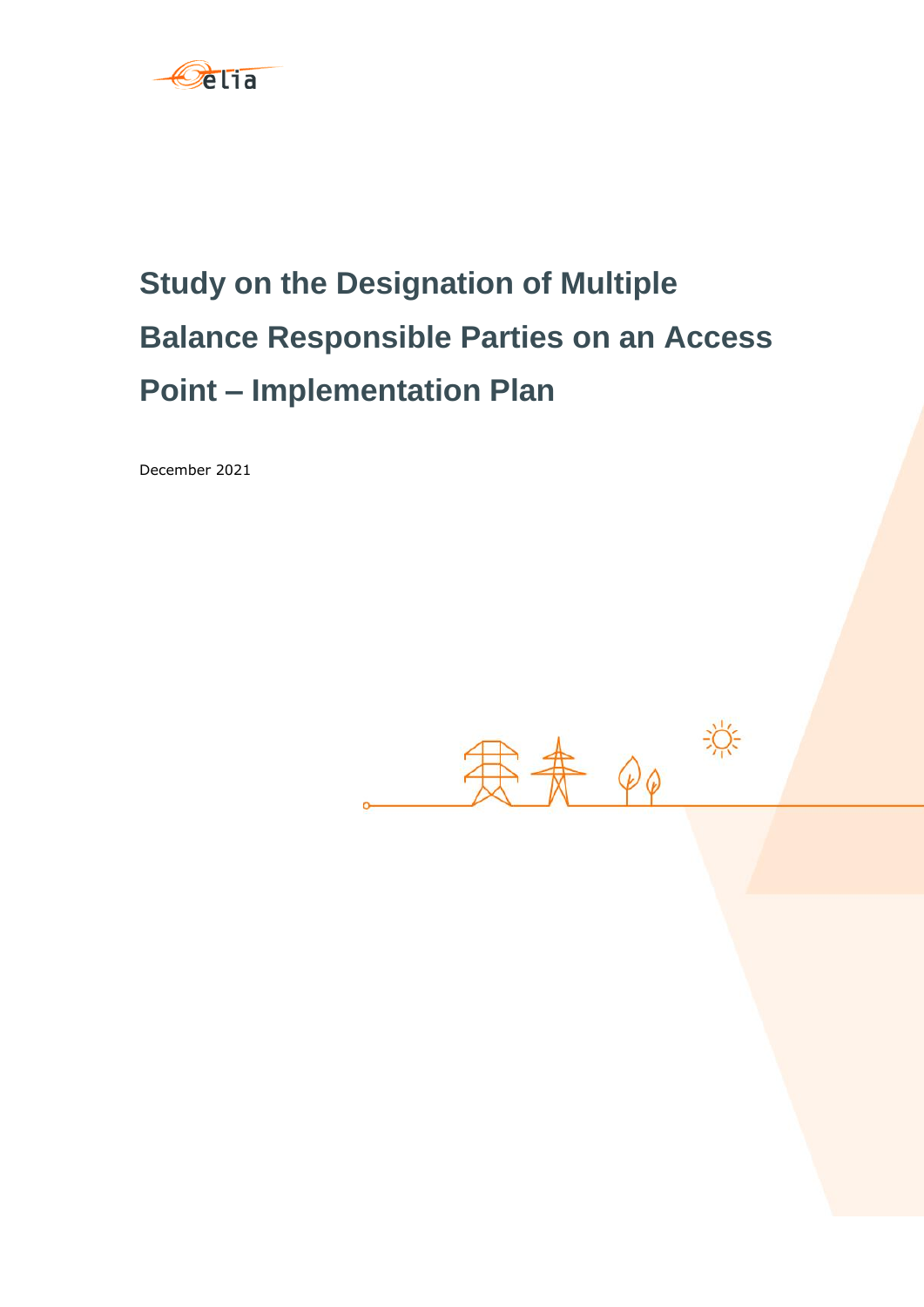

# **Table of content**

| $\overline{2}$ |               |                                                                                                                                                                                                                                                                                                                                                                                                                                                                           |  |
|----------------|---------------|---------------------------------------------------------------------------------------------------------------------------------------------------------------------------------------------------------------------------------------------------------------------------------------------------------------------------------------------------------------------------------------------------------------------------------------------------------------------------|--|
|                | 2.1           |                                                                                                                                                                                                                                                                                                                                                                                                                                                                           |  |
|                | $2.2^{\circ}$ | $\label{thm:main} \textit{Contractual framework} \,\, \ldots \,\, \ldots \,\, \ldots \,\, \ldots \,\, \ldots \,\, \ldots \,\, \ldots \,\, \ldots \,\, \ldots \,\, \ldots \,\, \ldots \,\, \ldots \,\, \ldots \,\, \ldots \,\, \ldots \,\, \ldots \,\, \ldots \,\, \ldots \,\, \ldots \,\, \ldots \,\, \ldots \,\, \ldots \,\, \ldots \,\, \ldots \,\, \ldots \,\, \ldots \,\, \ldots \,\, \ldots \,\, \ldots \,\, \ldots \,\, \ldots \,\, \ldots \,\, \ldots \,\, \ldots$ |  |
|                |               |                                                                                                                                                                                                                                                                                                                                                                                                                                                                           |  |
|                |               |                                                                                                                                                                                                                                                                                                                                                                                                                                                                           |  |
|                | 2.3           |                                                                                                                                                                                                                                                                                                                                                                                                                                                                           |  |
| 3              |               |                                                                                                                                                                                                                                                                                                                                                                                                                                                                           |  |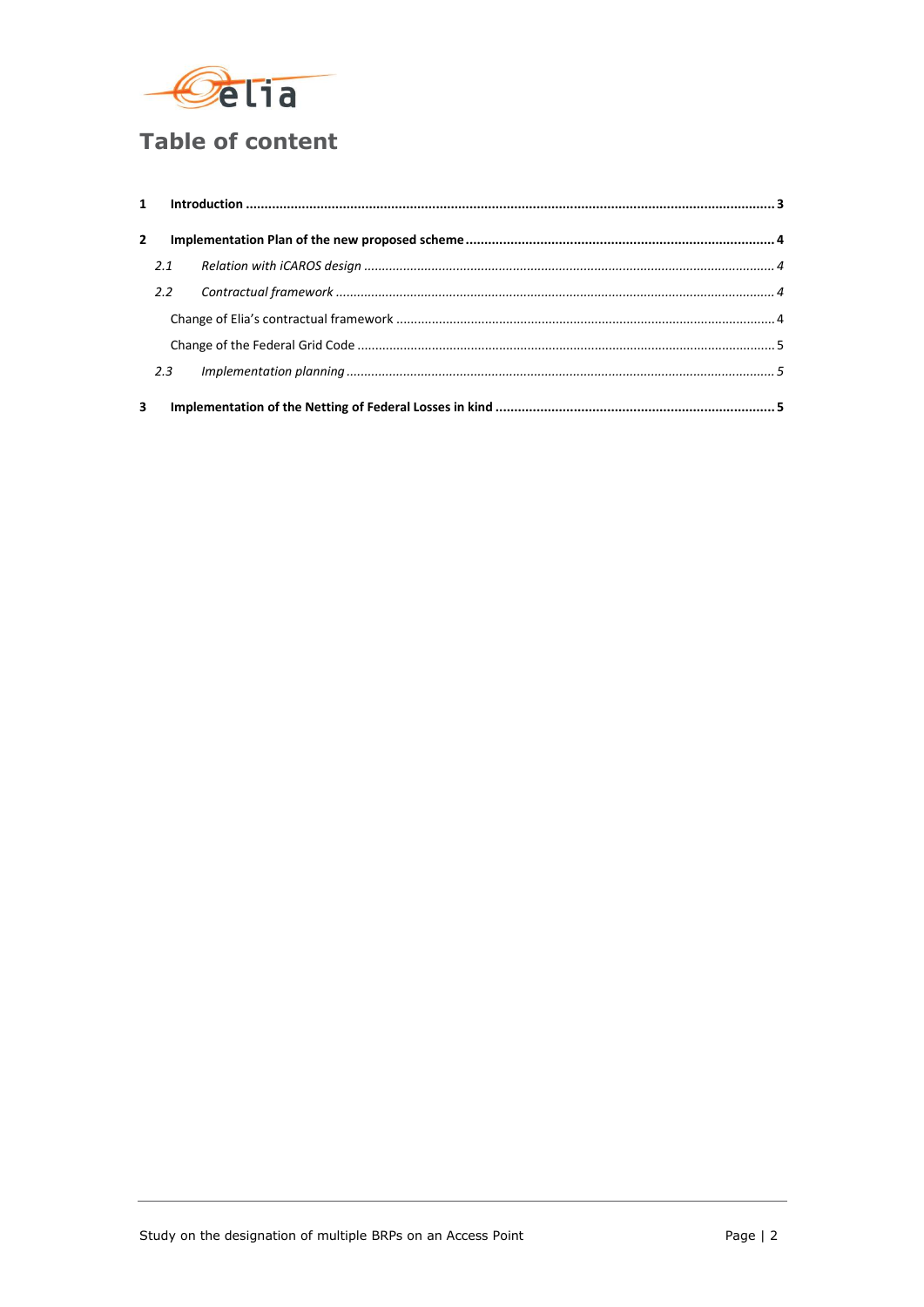

## <span id="page-2-0"></span>**1 Introduction**

In its study, Elia proposed a new scheme allowing the designation of several BRPs on an access point. This study was publicly consulted during the summer 2021 and adapted following the feedback from market parties. The final study and the consultation report have been sent to the CREG on the 3rd of November 2021 and are also available on the Elia website<sup>1</sup>. This study also contains some first information about the implementation of the proposed scheme. The current document presents a more complete description of the relevant elements necessary for an implementation of the new proposed scheme as well as an implementation planning. The implementation of the netting of the federal losses in kind (as described in the section 7 of the study) is also considered in the last section of this document. This implementation plan was presented and discussed with market parties during the Working Group Balancing that took place on the 8<sup>th</sup> of December.



Figure 1: Summary of the proposed scheme in the study

ł

<sup>1</sup> [https://www.elia.be/en/public-consultation/20210715\\_public-consultation-on-the-study](https://www.elia.be/en/public-consultation/20210715_public-consultation-on-the-study-about-the-designation-of-multiple-brp)[about-the-designation-of-multiple-brp](https://www.elia.be/en/public-consultation/20210715_public-consultation-on-the-study-about-the-designation-of-multiple-brp)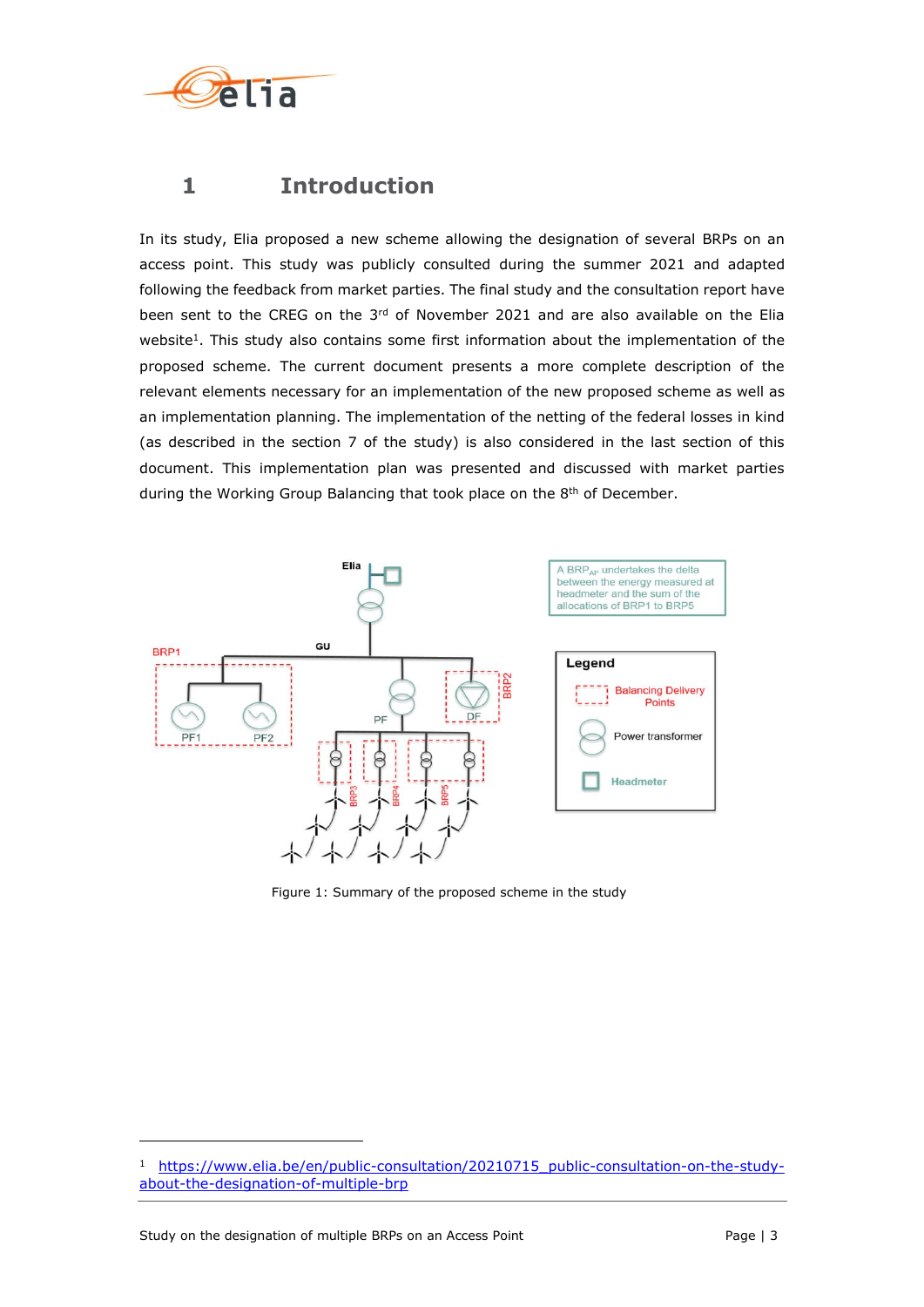

# <span id="page-3-0"></span>**2 Implementation Plan of the new proposed scheme**

### **2.1 Relation with iCAROS design**

<span id="page-3-1"></span>As described in the study, the principles proposed in this new scheme are coherent with the principles of the iCAROS Design. In particular, and as described in section 6.5 of the study, the relation between the Delivery Point, as introduced in iCAROS design, and the Balancing Delivery Point is particularly important for the correction of the BRP perimeter following an activation of energy for redispatching or balancing. This implies that some notions of the iCAROS architecture (such as the notions of Technical Unit, Technical Facility, Delivery Point etc) will have to be implemented before building on them the introduced notion of Balancing Delivery Point (BDP). In addition, the tools and processes that are to be adapted for the implementation of this new scheme are similar to those impacted by the iCAROS project meaning that the developments related to these tools need to be finished before implementing the BDP.

Considering this relation with the iCAROS design and project, Elia proposes to target an implementation of the scheme proposed in the study just after the iCAROS phase 1 go-live (planned on the first quarter of 2023).

## **2.2 Contractual framework**

#### <span id="page-3-3"></span><span id="page-3-2"></span>**Change of Elia's contractual framework**

The main impact of the proposed design is concentrated on the Access Contract and the Terms and Conditions for Balance Responsible Parties (T&C BRP).

- 1. **Access Contract**:
	- The article 20 of the Access Contract will need to be modified to describe the designation of several BRPs by the Access Contract Holder (ACH) according to the new proposed scheme.
	- A new annex describing the new scheme proposed in the study will need to be added in the Access Contract. This annex should in particular describe the specific allocation process in which the ACH needs to provide the allocation data per BDP (as described in the section 6.4 of the study), the conditions to define the BDPs (as described in section 6.2 of the study), the condition on the ACH to use the scheme (i.e. ACH needs to be the Grid User) as well as the roles and responsibilities of the Access Point BRP (BRP\_AP).

#### **2. T&C BRP**

 The notion of BDP needs to be introduced in the BRP contract including possible modifications of the definition of Injection and Offtake Points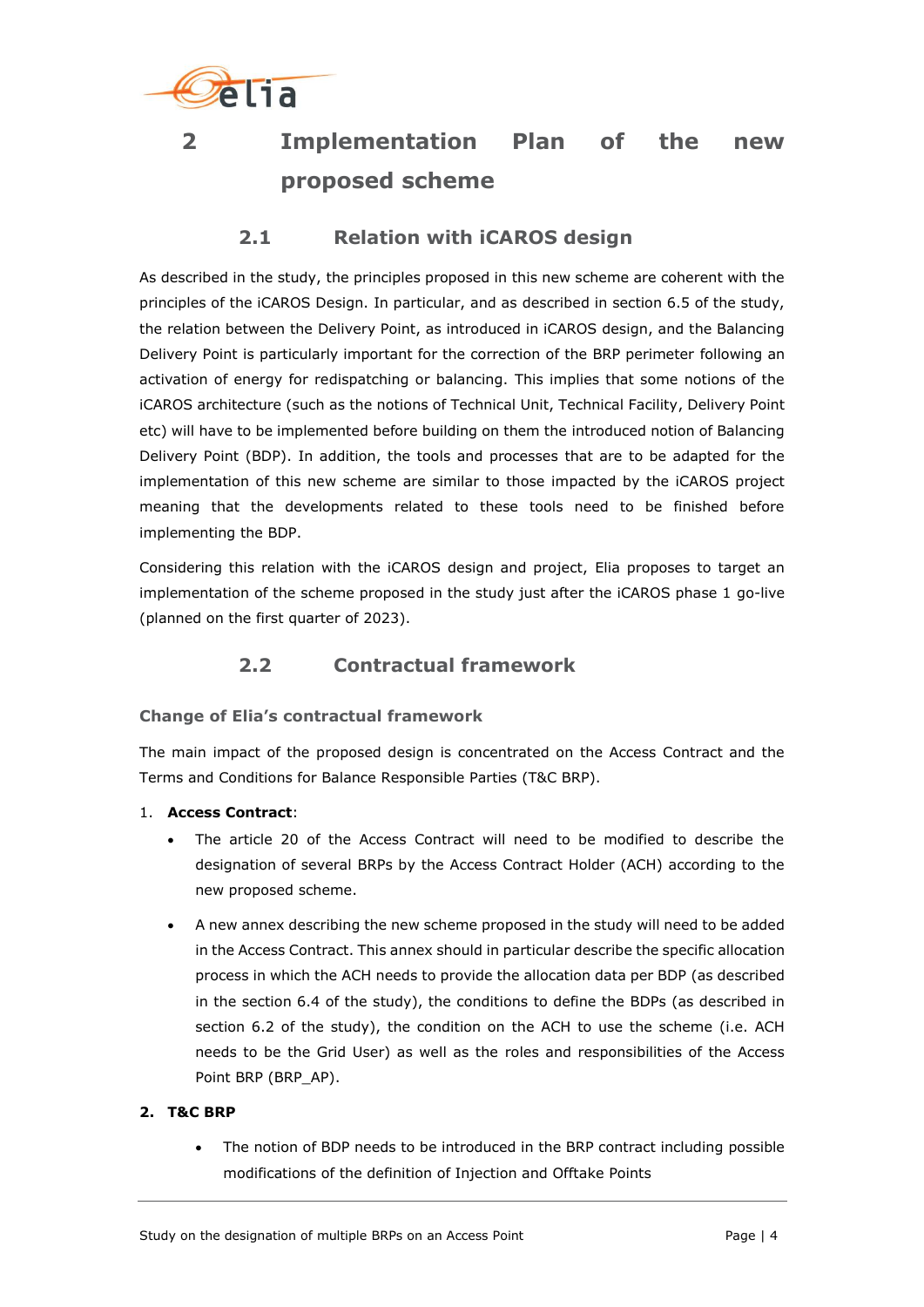

- The provision of allocation data by the ACH at the level of the BDP needs to be foreseen in the articles 20 and 22
- A reference towards the specific new annex in the Access Contract needs to be added

#### <span id="page-4-0"></span>**Change of the Federal Grid Code**

According to Elia, and as clarified in the section 3.1 of the final study, the current articles of the Federal Grid Code do not prevent the implementation of the new scheme presented in the study. Nevertheless, some clarifications such as the limitation and definition of the notion of "BRP lead" could be discussed in the context of an eventual future revision of the Federal Grid Code.

## **2.3 Implementation planning**

<span id="page-4-1"></span>Considering the above elements and also that some IT development and processes update are necessary for the correct implementation of this new scheme, Elia proposes to target an implementation 6 months after the iCAROS phase 1 go-live  $2$ .

#### **Note**

ł

As mentioned in the study, the proposed solution allowing the designation of multiple BRPs (and hence Suppliers) behind an access point has some similarities with the Consumer Centric Market Design (CCMD) vision published in June 2021<sup>3</sup>. During the implementation journey of the solution proposed in the study, the possible synergies and interactions with the implementation of the CCMD vision will be assessed and potentially lead to some adjustments. For instance, the operational modalities of the exchange of information between the ACH and Elia as described in section 6.4 of the study might evolve if relevant.

# <span id="page-4-2"></span>**3 Implementation of the Netting of Federal Losses in kind**

As stated in the section 7 of the study, Elia agrees with the principle of netting the federal losses in kind at the access point that can be applied in case of Annex 3bis, CDS and new future scheme developed in the study. In addition, Elia mentioned that the implementation

<sup>&</sup>lt;sup>2</sup> Depending on the evolution of other projects (such as iCAROS or other projects requiring an amendment of the T&C BRP or Access Contract), this planning could be slightly reviewed.

<sup>3</sup> Available here: https://www.elia.be/-/media/project/elia/shared/documents/eliagroup/publications/studies-and-reports/20210618\_elia\_ccmd-white-paper\_en.pdf